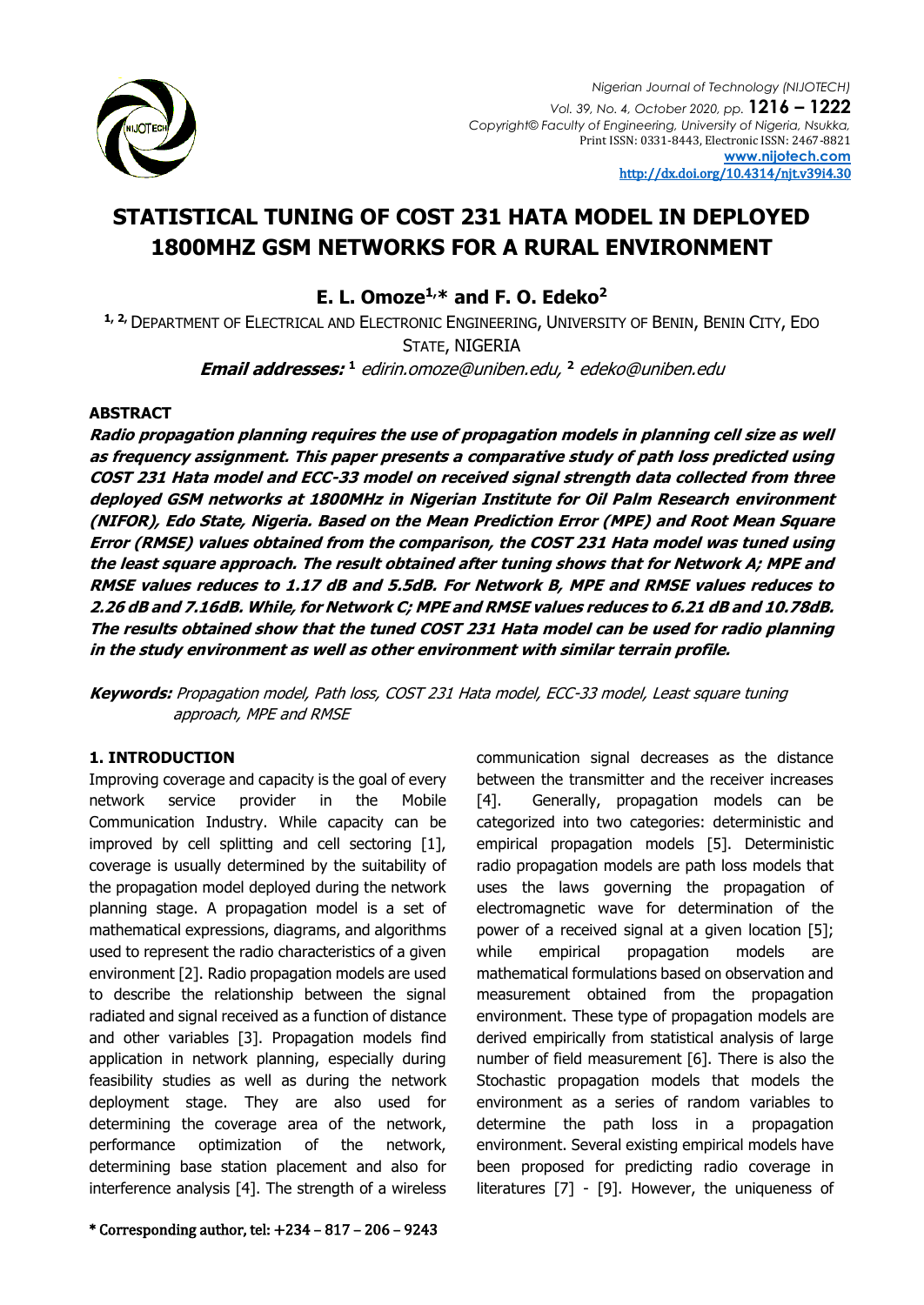these models give rise to high prediction errors when deployed in a different environment other than the environment it was initially built for. Thus, this work is aimed at statistically tuning of the COST 231 Hata model to predict path loss for GSM 1800MHz network at NIFOR environment in Edo state, Nigeria using the method of least squares.

#### **2. PROPAGATION MODEL**

The success of the mobile communication industry can be traced to the development of propagation models [10]. In this research work, the ECC-33 model and COST 231 Hata model were used to compare the path loss values obtained from measurement. The model with the lowest root mean square error (RMSE) value will be tuned to optimize its prediction accuracy based on the measurement data.

### **2.1 ECC-33 Model**

The ECC empirical formulation is a path loss prediction model developed by the Electronic Communication Committee (ECC) based on the original measurement data from Okumura model in Tokyo, Japan [10]. The ECC group extrapolated the original data by Okumura and modified its assumptions. This model is valid for the frequency band of 700MHz to 3500MHz [10].

This model presented the Path loss  $(P_{l_{(i)}})$  equation based on four factors in [11] as given in equation  $(1)$ :

$$
P_{l(i)} = A_{fs} + A_m - G_{tx} - G_{rx}
$$
 (1)

Where each of these factors are individually defined as:

 $A_{fs}$  (dB) is the free space path loss,  $A_m(dB)$  is the basic median path loss,  $G_{tx}(dB)$  is the transmitter antenna height gain factor and  $G_{rx}(dB)$  is the mobile receiver antenna height gain factor.

$$
A_{fs} (dB) = 92.4 + 20 \log_{10} (d_{(i)})
$$
  
+ 20 \log\_{10} (f) (2)  

$$
A_m (dB) = 20.41 + 9.83 \log_{10} (d_{(i)}) + 7.894 \log_{10} (f)
$$
  
+ 9.56[log<sub>10</sub>(f)]<sup>2</sup> (3)

Where  $d_{(i)}$  is the transmitter-receiver separation in km at the ith measurement point and  $f$  is the frequency in GHz.

$$
G_{tx}(dB) = \log_{10}\left(\frac{h_{tx}}{200}\right) \{13.958 + 5.8[\log_{10}(d_{(i)})]^2\}
$$
 (4)

where  $h_{tx}$  is the height of the base station antenna in metres.

The mobile receiver antenna height gain factor  $(G_{rr}(dB))$  for medium cities is given as in (Sharma and Singh 2010):

$$
G_{rx}(dB) = [42.57 + 13.7 \log_{10}(f)](\log_{10}(h_{rx}) - 0.585)
$$
 (5)

Where  $h_{rx}$  is the height of the mobile unit antenna in metres.

And the mobile antenna height gain factor for large cities is given as :

$$
G_{rx}(dB) = 0.759h_{rx} - 1.862\tag{6}
$$

## **2.2 Cost-231 Hata Model**

The Cost-231 Hata model is a radio propagation model that is used to predict pathloss in wireless communication channels. The Cost-231 Hata propagation model is designed for  $1500MHz$  to 2000 MHz frequency range (Sharma, et.al., 2010). The basic path loss equation in dB as given in  $[12]$ for a rural environment is;

 $P_{l_{(i)}}(dB)$  $= 46.33$ 

+ 33.9 log<sub>10</sub>(
$$
f_{[MHz]}\
$$
) - 13.82 log<sub>10</sub> ( $h_{tx_{[m]}}\$ ) -  $a(h_{rx})$ 

$$
+\left(44.99 - 6.55\log_{10}\left(h_{tx_{[m]}}\right)\right)\log_{10}d_{(i)}\tag{7}
$$

Where  $P_{l_{(i)}}$  is the pathloss predicted at the ith measurement point in decibel(dB),  $ht<sub>x</sub>$  is the base station antenna height,  $hr_x$  is the mobile station antenna height above ground level in meters,  $d_{(i)}$  is the propagation distance in kilometers at the ith measurement point,  $a(hr_x)$  is the mobile station antenna height correction factor and it is given in equations(8) as;

$$
a(hr_x) = (1.1 \log_{10}(f) - 0.7)hr_x
$$
  
-(1.56 \log\_{10}(f) - 0.8) (8)

The validity range of this model is from a frequency band  $(f)$  of 1500MHz to 2000MHz, base station antenna height  $(ht<sub>x</sub>)$  of 30 – 200m, mobile unit antenna height of  $hr_x$  of 1-10m and transmitterreceiver separation distance of 1-20km [12].

#### **3. METHODOLOGY**

In this study, measurements were carried out for three 1800MHz networks deployed in Nigerian Institute for Oil Palm Research (NIFOR) environment in Edo state, Nigeria. These networks are referred to as Network A, Network B and Network C. Received signal strength data were collected using an Acer smart phone which run a network info lite software as in Figure 1. NIFOR is a rural environment with semi thick vegetation mostly of palm trees, with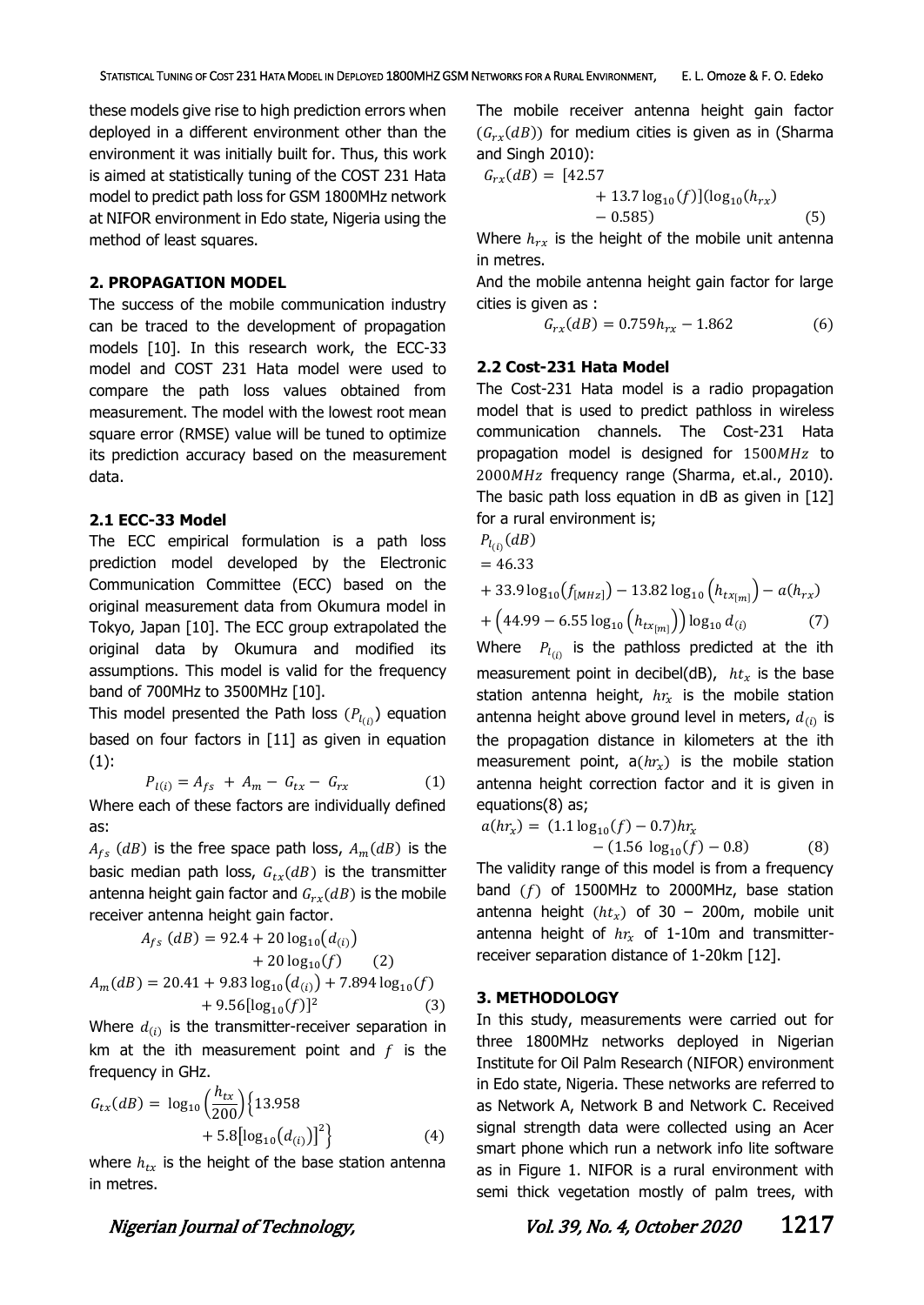scattered settlements as in the Google map Earth view of Figure 2. Received Signal Strength data (RSSL) was collected on active mode for a period of 120s at an interval of 100m due to the size of the cells at a mobile antenna height of 1.5m for a period of 6 months. RSSL data was collected for three radial directions which corresponds to the three sectorial antennas mounted at 120° to achieve 360° coverage. In addition to RSSL data collected, base station parameters collected were the base station antenna height  $(h_{tx})(m)$  and the standard transmit power  ${'}{P_t}^{\prime}$  $\left($ dB).



Figure 1: A screen shot of the Network cell Info



Figure 2: Google map Earth view of lite software interface NIFOR

## **4. RESULTS BEFORE TUNING**

In propagation studies, there are several existing empirical propagation models that can be used to predict path loss in a rural environment. For this study the ECC-33 model and the COST 231 Hata model were used to compare the path loss (dB) estimated from the measured received signal strength data.

For easy comparison, a graphical plot showing the measured and predicted path loss values for the ECC-33 model and COST 231 Hata model plotted with respect to distance for the Network A, B and C with MATLAB R2017b software are given in Figure 3 through to Figure 5.



Figure 3: Plot of estimated path loss from measured data and path loss obtained from existing empirical models for Network A at 1800MHz in NIFOR, Edo



Figure 4: Plot of estimated path loss from measured data and path loss obtained from existing empirical models for Network B at 1800MHz in NIFOR, Edo



Figure 5: Plot of estimated path loss from measured data and path loss predicted from existing empirical models for Network C at 1800MHz in NIFOR, Edo state.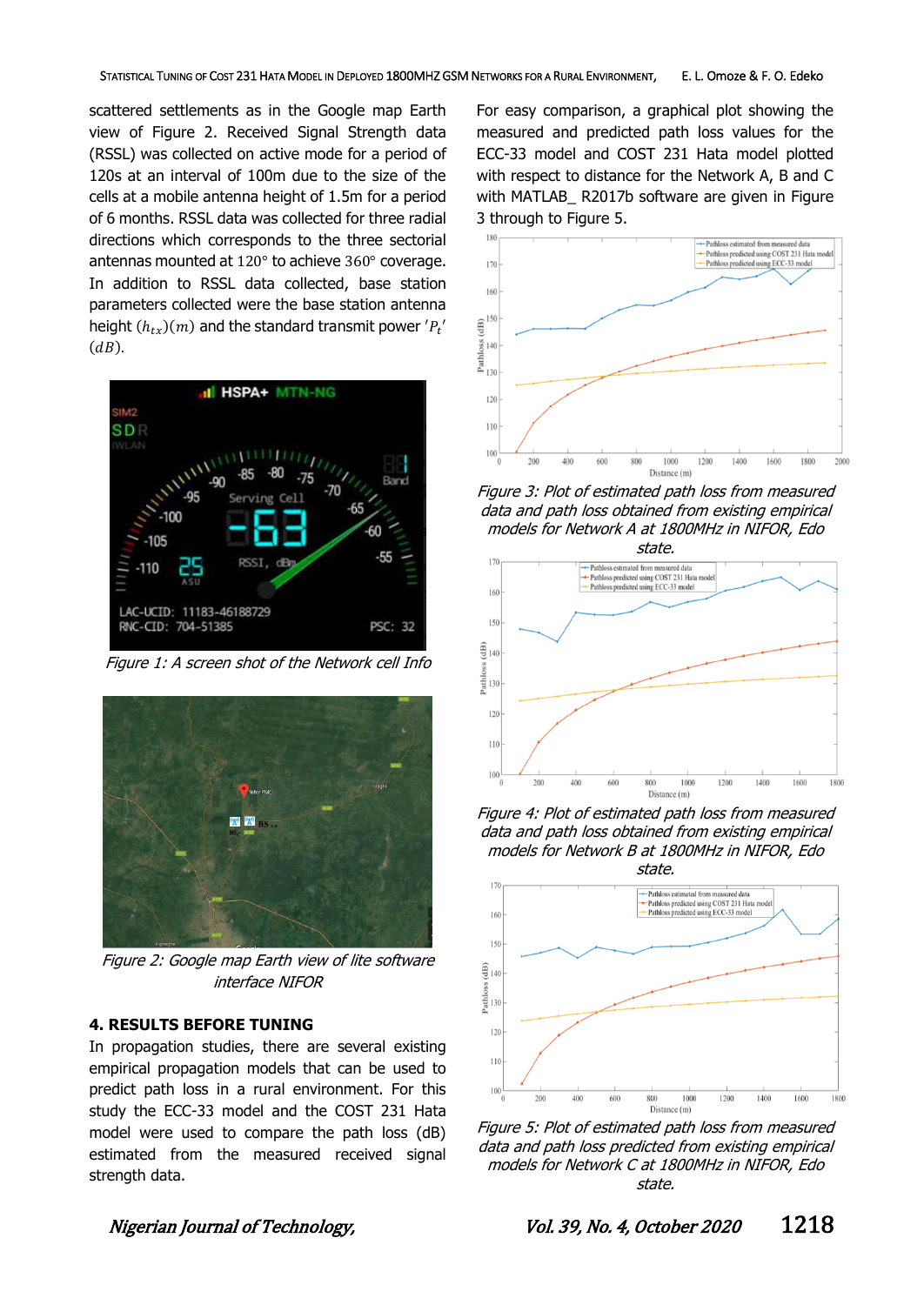#### **5. MODEL VALIDATION BEFORE TUNING**

The performance evaluation of a model is a vital aspect of path loss prediction and essential to its evaluation are the values of the goodness of fit indices obtained from the analysis of the given model. In this section, the COST 231 Hata model and the ECC-33 models are validated to ascertain its suitability for the Networks investigated. The Mean Prediction Error (MPE) and Root Mean Square of Errors (RMSE) in equation (9) and equation (10) are used to evaluate the goodness of fit of these models, and the computational results are presented in Table 1.

$$
MPE = \frac{1}{n} \sum_{i=1}^{n} \left( P_{lm_{(i)}} - P_{lp_{(i)}} \right)
$$
 (9)

$$
RMSE = \sqrt{\left(\sum_{i=1}^{n} \frac{\left(P_{lp_{(i)}} - P_{lm_{(i)}}\right)^{2}}{n}\right)}
$$
(10)

where n=number of measurement points,  $P_{lm_{(i)}}$  is the path loss estimated from measured data at the ith measurement point and  $P_{lp(i)}$  is the path loss predicted at the ith measurement point using the COST 231 Hata Model and the ECC-33 model.

Based on the the error values in Table 1, the COST 231 Hata model has the minimum MPE and RMSE values of Networks A, B and C. Thus, the COST 231 Hata model will be tuned to improve its prediction accuracy.

#### **6. TUNING OF COST-231 HATA MODEL**

The high RMSE values obtained from the COST 231 Hata model is as a result of the different characteristics of the environment in which this model was built for. The least square tuning approached as in [13] will be utilized in this study.

If the error term  $\left( P_{lp_{(l)}} - P_{lm_{(l)}} \right)^2$ in equation (10) can be minimized, then the accuracy of predictions from this model will improve. For the purpose of tuning, let equation (7) be written as in equation (11) and equation (12) as;

$$
P_{l_{(i)}}(dB)
$$
  
= 46.33  
+ 33.9 log<sub>10</sub>(f<sub>[MHz]</sub>) - 13.82 log<sub>10</sub> (h<sub>tx[m]</sub>) - a(h<sub>rx</sub>)  
+ 44.99 log<sub>10</sub> d<sub>(i)</sub>  
- 6.55 log<sub>10</sub> (h<sub>tx[m]</sub>) log<sub>10</sub> d<sub>(i)</sub> (11)  

$$
P_{l_{(i)}}(dB) = A_1 + A_3 log10(f[MHz])
$$

$$
- A_4 log10 (htx[m]) - a(hrx)+ A_2 log10 d(i)
$$
- A_5 log10 (htx[m]) log10 d(i) (12)
$$
$$

where  $A_1$  to  $A_5$  are the model tuning parameters. For each measurement point,  $f, h_{tx}$ ,  $h_{rx}$  are fixed values; but  $d_{(i)}$  is a variable, so the model tuning mainly depend on  $A_1$  and  $A_2$ .

Thus, the equation that needed to be tuned is;

 $\Delta_A = A_1 + A_2 \log_{10} d_{(i)}$  (13) Assuming the error term  $P_{lp_{(i)}} - P_{lm_{(i)}}$ = $E_{o_{(i)}}$ , then the total error can be calculated as;

$$
E(A_1, A_2) = \sum_{i=1}^{n} (\Delta_A - E_{o_{(i)}})^2
$$
 (14)

Let

$$
\Delta_A = C_1 + C_2 \log_{10} d_{(i)} \tag{15}
$$

Where  $C_1$  is the attenuation constant and  $C_2$  the attenuation parameter about the distance  $d_{(i)}$ .

By substituting the value of equation (15) in equation (14),

$$
E(C_1, C_2) = \sum_{i=1}^{n} (C_1 + C_2 \log_{10} d_{(i)} - E_{o_{(i)}})^2
$$
 (16)

According to linear least square theory [11], in order to make sure that the value of error function  $E(C_1, C_2)$  is minimum,

$$
\begin{cases}\n\frac{d E(C_1, C_2)}{d C_1} = 0\\ \n\frac{d E(C_1, C_2)}{d C_2} = 0\n\end{cases}
$$
\n(17)

By substituting equation (16) in equation (17), and evaluating it;

Table 1. Mean Prediction Error (MPE) and Root Mean Square Error (RMSE) values for Networks A, B and C at 1800MHz

| <b>NETWORK</b> | Mean Prediction Error (MPE) |                     | Root Mean Square Error (RMSE) |                     |
|----------------|-----------------------------|---------------------|-------------------------------|---------------------|
|                | ECC-33 Model                | Cost 231 Hata Model | ECC-33 Model                  | Cost 231 Hata Model |
|                | 27.07                       | 24.90               | 27.80                         | 25.51               |
|                | 27.14                       | 25.43               | 27.40                         | 26.36               |
|                | 22.11                       | 18.11               | 22.29                         | 20.22               |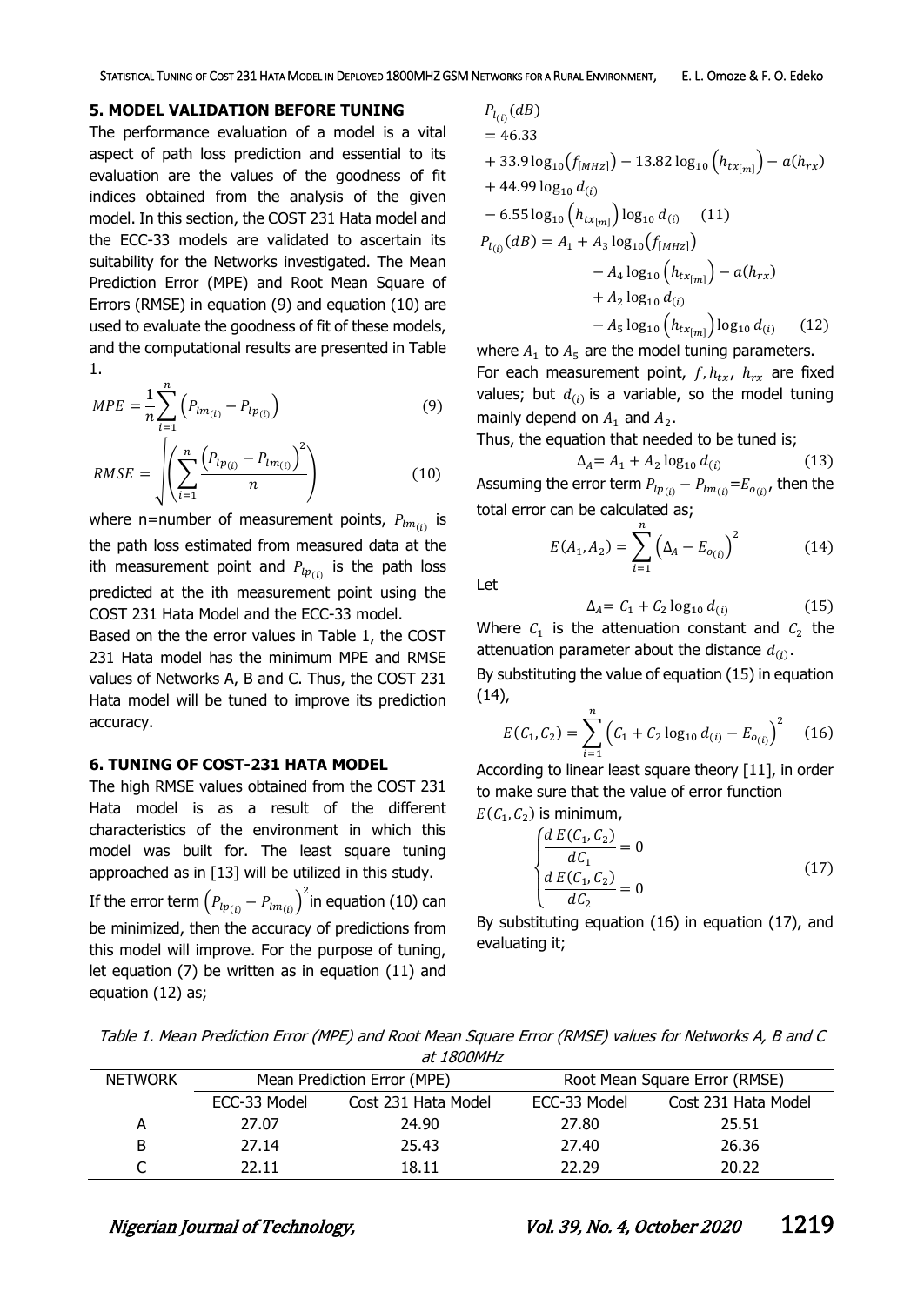(28)

$$
\begin{cases}\n\sum_{i=1}^{n} 2\left(C_1 + C_2 \log_{10} d_{(i)} - E_{o_{(i)}}\right) \times 1 \\
\sum_{i=1}^{n} 2\left(C_1 + C_2 \log_{10} d_{(i)} - E_{o_{(i)}}\right) \times \log_{10} d_{(i)} \\
\prod_{i=1}^{n} E_{o_{(i)}} & \text{if } i \neq j \text{ and } i \text{ is the } j \text{ is the } j \text{ is the } j \text{ is the } j \text{ is the } j \text{ is the } j \text{ is the } j \text{ is the } j \text{ is the } j \text{ is the } j \text{ is the } j \text{ is the } j \text{ is the } j \text{ is the } j \text{ is the } j \text{ is the } j \text{ is the } j \text{ is the } j \text{ is the } j \text{ is the } j \text{ is the } j \text{ is the } j \text{ is the } j \text{ is the } j \text{ is the } j \text{ is the } j \text{ is the } j \text{ is the } j \text{ is the } j \text{ is the } j \text{ is the } j \text{ is the } j \text{ is the } j \text{ is the } j \text{ is the } j \text{ is the } j \text{ is the } j \text{ is the } j \text{ is the } j \text{ is the } j \text{ is the } j \text{ is the } j \text{ is the } j \text{ is the } j \text{ is the } j \text{ is the } j \text{ is the } j \text{ is the } j \text{ is the } j \text{ is the } j \text{ is the } j \text{ is the } j \text{ is the } j \text{ is the } j \text{ is the } j \text{ is the } j \text{ is the } j \text{ is the } j \text{ is the } j \text{ is the } j \text{ is the } j \text{ is the } j \text{ is the } j \text{ is the } j \text{ is the } j \text{ is the } j \text{ is the } j \text{ is the } j \text{ is the } j \text{ is the } j \text{ is the } j \text{ is the } j \text{ is the } j \text{ is the } j \text{ is the } j \text{ is the } j \text{ is the } j \text{ is the } j \text{ is the } j \text{ is the } j \text{ is the } j \text{ is the } j \text{ is the } j \text{ is the } j \text{ is the } j \text{ is the } j \text{ is the } j \text{ is the }
$$

This implies that,  $\boldsymbol{n}$ 

$$
\sum_{i=1}^{n} \left( C_1 + C_2 \log_{10} d_{(i)} - E_{o_{(i)}} \right) = 0
$$
 (19)

$$
\sum_{i=1} \left( \left( C_1 + C_2 \log_{10} d_{(i)} - E_{o_{(i)}} \right) \times \log_{10} d_{(i)} \right)
$$
  
= 0 (20)

By re-positioning the elements, equations (19) and (20) are expressed as;

$$
nC_1 + C_2 \left(\sum_{i=1}^n \log d_{(i)}\right) = \sum_{i=1}^n E_{o_{(i)}}
$$
(21)  

$$
C_1 \sum_{i=1}^n \log d_{(i)} + C_2 \sum_{i=1}^n \left(\log d_{(i)}\right)^2
$$

$$
= \sum_{i=1}^{n} \left( E_{o_{(i)}} \times \log d_{(i)} \right) \tag{22}
$$

From equation (21),

$$
C_1 = \frac{\sum_{i=1}^{n} E_{o_{(i)}} - C_2(\sum_{i=1}^{n} \log d_{(i)})}{n}
$$
 (23)

By substituting the value of  $c_1$  in equation (22),

$$
\left(\sum_{i=1}^{n} E_{o_{(i)}} - C_2 \left(\sum_{i=1}^{n} \log d_{(i)}\right)\right) \times \sum_{i=1}^{n} \log d_{(i)}
$$

$$
+ nC_2 \sum_{i=1}^{n} \left(\log d_{(i)}\right)^2
$$

$$
= n \sum_{i=1}^{n} \left(E_{o_{(i)}} \times \log d_{(i)}\right) \quad (24)
$$

 $\mathcal{C}_2$ 

$$
= \frac{n \sum_{i=1}^{n} \left( E_{o_{(i)}} \times \log d_{(i)} \right) - \sum_{i=1}^{n} E_{o_{(i)}} \times \sum_{i=1}^{n} \log d_{(i)}}{\left( n \sum_{i=1}^{n} \left( \log d_{(i)} \right) \right)^2 - \left( \sum_{i=1}^{n} \log d_{(i)} \right)^2} (25)
$$

From equation (19),

$$
C_2 = \frac{\left(\sum_{i=1}^n E_{o_{(i)}}\right) - nC_1}{\sum_{i=1}^n \log d_{(i)}}
$$

By substituting the value of  $c_2$ in equation (22),

$$
C_{1} \sum_{i=1}^{n} (\log d_{(i)}) + \left( \frac{\left(\sum_{i=1}^{n} E_{o_{(i)}}\right) - nC_{1}}{\sum_{i=1}^{n} \log d_{(i)}} \right) \times \sum_{i=1}^{n} (\log d_{(i)})^{2}
$$

$$
= \sum_{i=1}^{n} \left( E_{o_{(i)}} \times \log d_{(i)} \right) \tag{26}
$$

$$
C_{1}\left(\sum_{i=1}^{n}(\log d_{(i)})\right)^{2} + \left(\sum_{i=1}^{n}E_{o_{(i)}}\right) \times \sum_{i=1}^{n}(\log d_{(i)})^{2}
$$
  
-  $(nC_{1})\sum_{i=1}^{n}(\log d_{(i)})^{2}$   
=  $\sum_{i=1}^{n}\left(E_{o_{(i)}} \times \log d_{(i)}\right)$   
 $\times \left(\sum_{i=1}^{n}(\log d_{(i)})\right)$  (27)  
So  
 $C_{1} = \frac{A-B}{C}$  (2)

Where:

$$
A = \left(\sum_{i=1}^{n} E_{o_{(i)}}\right) \times \sum_{i=1}^{n} \left(\log d_{(i)}\right)^2
$$

$$
B = \sum_{i=1}^{n} \left(E_{o_{(i)}} \times \log d_{(i)}\right) \times \left(\sum_{i=1}^{n} \left(\log d_{(i)}\right)\right)
$$

 $\mathcal C$ 

and

$$
C = n \sum_{i=1}^{n} (\log d_{(i)})^2 - \left( \sum_{i=1}^{n} (\log d_{(i)}) \right)
$$

The numerical values of the attenuation parameter  $C_2$  and and attenuation constant  $C_1$  in equations (24) and (25) are obtained using the measured data and are presented in Table 2.

Table 2: Table of attenuation constant  $C_1$  and Attenuation parameter  $\mathcal{C}_2$  for Networks A, B and C at 1800MHz

| <b>Network</b> | Attenuation    | Attenuation |
|----------------|----------------|-------------|
|                | Constant $C_1$ | Parameter 2 |
|                | 23.69          | $-0.3835$   |
| ĸ              | 23.12          | $-0.4531$   |
|                | 15.05          | $-0.5993$   |

## **7. RESULTS AFTER TUNING**

The tuned statistical parameters  $C_1$  and  $C_2$  presented in Table 2 are substituted in the original equation of COST 231 Hata model (equation (23)) as given in equation (29).

$$
P_{L}(dB)
$$
  
=  $(A_{1} + C_{1})$   
+  $A_{3} \log_{10} (f_{[MHz]}) - A_{4} \log_{10} (h_{tx_{[m]}}) - a(h_{rx})$   
+  $(A_{2} + C_{2}) \log_{10} d$   
-  $A_{5} \log_{10} (h_{tx_{[m]}}) \log_{10} d$  (29)

By substituting the measurement data in equation (26) with the values of  $C_1$  and  $C_2$  in Table 2 for the three 1800MHz Networks investigated, the path loss values obtained from the tuned COST 231 Hata model are compared with path loss values

Nigerian Journal of Technology, No. 39, No. 4, October 2020 1220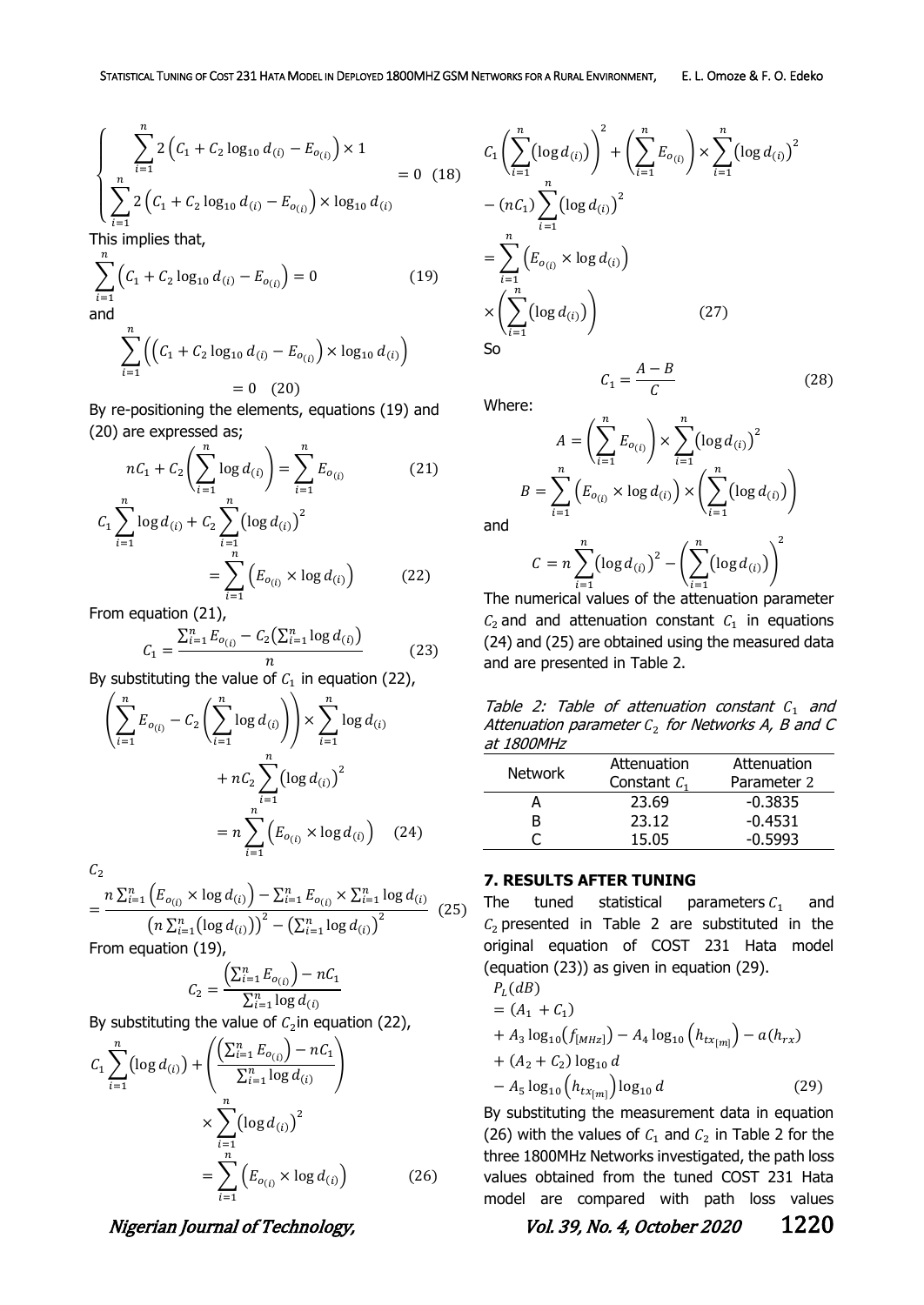estimated from measured received signal strength using Matlab-R2017B software and presented graphically as in Figure 6 through to Figure 8.

#### **8. VALIDATION OF TUNED RESULTS**

The validation of a model is a vital aspect of the model tuning and essential to its evaluation are the values of the goodness of fit indices obtained from the analysis of the given model. In this section, the tuned model is validated to ascertain its suitability for the Networks investigated. The Mean Prediction Error (MPE) and Root Mean Square of Errors (RMSE) in equation (9) and equation (10) are used to evaluate the goodness of fit of the developed model, and the computational results are presented in Table 3.

| Table 3: Mean Prediction Error (MPE) and Root   |
|-------------------------------------------------|
| Mean Square Error (RMSE) values for Networks A, |
| B and C at 1800MHz with the Tuned COST 231      |
|                                                 |

| MPE (dB) | RMSE (dB)  |
|----------|------------|
| 1.17     | 5.58       |
| 2.26     | 7.16       |
| 6.21     | 10.78      |
|          | Hata model |

By comparing the values obtained in Table 1 with that in Table 3 for the COST 231 Hata model, equation (30) and equation (31) are used to calculate the percentage decrease in MPE and RMSE values.



Figure 6: Plot of estimated path loss from measured data and path loss predicted using the

tuned COST 231 Hata model for Network A at 1800MHz in NIFOR, Edo state.



Figure 7: Plot of estimated path loss from measured data and path loss predicted using the tuned COST 231 Hata model for Network B at 1800MHz in NIFOR, Edo state.



Figure 8: Plot of estimated path loss from measured data and path loss predicted using the tuned COST 231 Hata model for Network C at 1800MHz in NIFOR, Edo state.

Results of this computation show a percentage decrease of MPE values of 95.30%, 91.11% and 65.71% for Networks A, B and C respectively. While a percentage decrease of RMSE values of 78.13%, 72.84% and 46.69% was also obtained for Network A, B and C respectively.

#### **9. CONCLUSION**

This paper presents a study into the characteristics of radio signals for a rural environment (NIFOR) in Benin City, Edo state, Nigeria. An experimental campaign was conducted in the study environment using three deployed GSM networks transmitting at